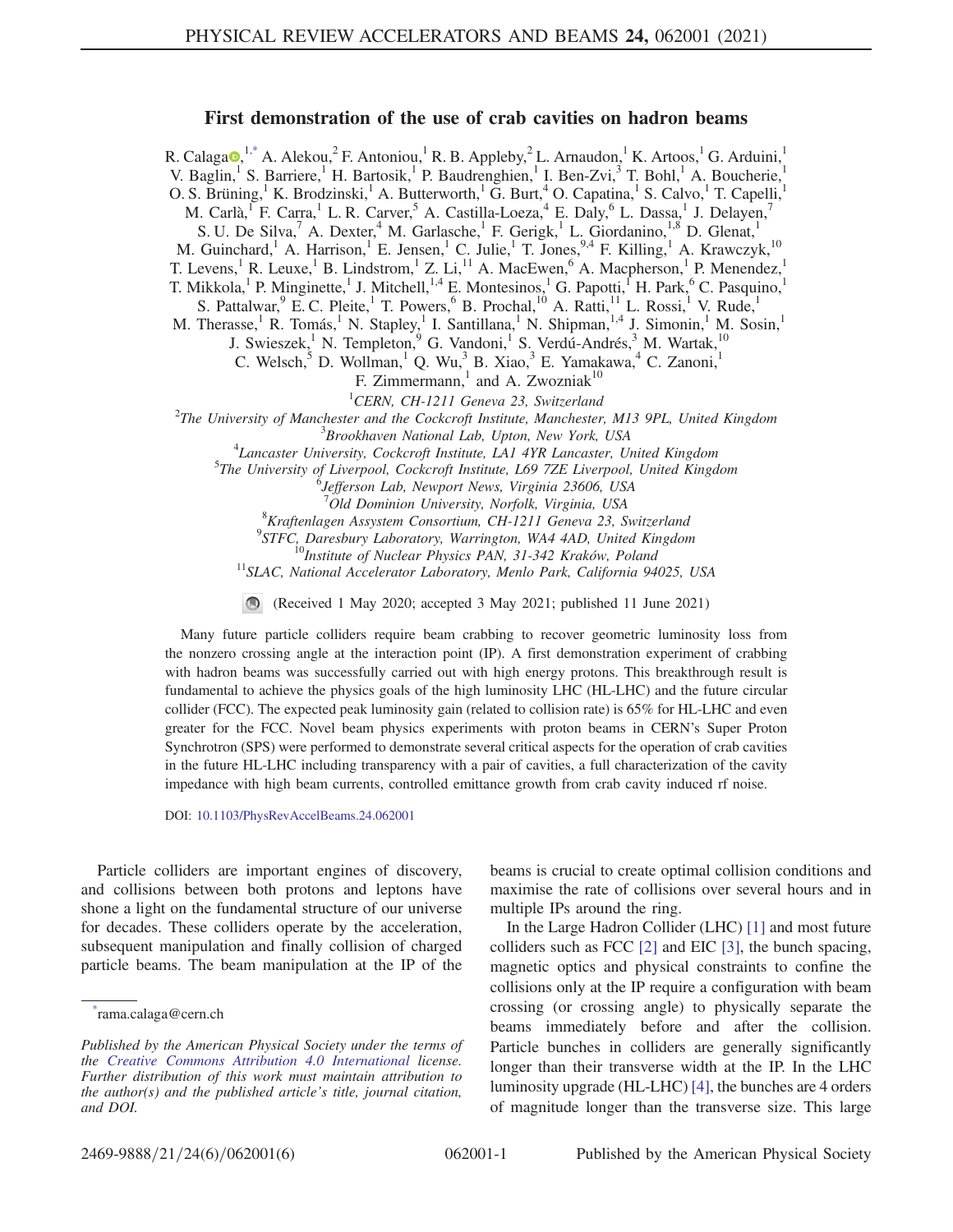aspect ratio combined with the finite crossing angle reduces the overlap between the colliding bunches, and hence reduces the number of collisions or, equivalently, the luminosity [\[5\].](#page-5-2) The luminosity reduction factor for Gaussian bunches is given by,

$$
R_{\phi} = (1 + \phi^2)^{-1/2}, \tag{1}
$$

where  $\phi = \theta \sigma_z / 2 \sigma_x$  is the Piwinski angle,  $\theta$  is the crossing angle and  $\sigma_z/\sigma_x$  is the ratio of the longitudinal and transverse size of the bunch [\[6\].](#page-5-3) For the present LHC, the Piwinski angle is  $\phi = 0.65$  while for HL-LHC it is  $\phi = 2.66$  showing the steep reduction in the peak luminosity of 65% or higher of the total available luminosity.

An elegant scheme to transversely the bunches before and after the collision point to recover the optimum overlap between the colliding bunches is achieved using rf crab cavities. Originally proposed for linear colliders, these rf cavities impart a time-dependent electromagnetic transverse kick to the particle bunches which is referred to as a geometric compensation of luminosity loss for colliders [\[7\]](#page-5-4). The kick is transformed to a relative displacement of the head and the tail of the bunch at the IP to impose a headon collision which is schematically illustrated in Fig. [1](#page-1-0). This concept was later extended to circular colliders [\[8\]](#page-5-5).

In circular colliders, a local crab compensation scheme introduces a localized perturbation upstream of the concerned IP and compensates for it downstream, such that through the rest of the ring the bunches remain unperturbed. A full crab compensation in HL-LHC requires a kick voltage of up to 9 MV per beam per side of each collision point [\[3,9\].](#page-5-0) In order to sustain such high surface electromagnetic fields in continuous wave (CW), superconducting rf cavities are essential. The first operational crab cavities used superconducting technology at a 508.9 MHz in the KEKB  $e^+ - e^-$  collider at KEK in Japan [\[10\]](#page-5-6). The frequency choice is primarily driven by the length of the proton bunches. The finite rf curvature represents an additional reduction factor in the luminosity. For the specific case of HL-LHC, it was shown that a frequency of 400 MHz and for a wide range of transverse beam sizes at the IP, this reduction factor is close to unity [\[11\]](#page-5-7). Very tight transverse space constraints in the HL-LHC triggered the development of novel and compact rf deflecting structures.

Crab cavities are in the baseline of future collider projects. However, crab cavities were never operated with hadron beams and the crab manipulation has never been demonstrated on hadron bunches and there are key beam

<span id="page-1-0"></span>

FIG. 1. Bunches colliding with a crossing angle without crab crossing (left); with the crab crossing (right).

physics questions that must be investigated. Proton bunches are typically much longer than electron bunches leading to lower frequencies and complex bunch shapes. Synchrotron radiation damping is significantly weaker for hadrons and emittance [\[12\]](#page-5-8) growth due to rf noise and wakefields may limit luminosity gain. In this paper we present the first experimental demonstration of a crab cavity with a hadron beam, performed in the SPS at CERN to analyze these effects. Several key beam dynamics aspects of proton beams in the presence of crab cavities are addressed opening the door to transverse crabbing of proton beams in most future accelerators. A compact crab cavity geometry, which is four times smaller than the KEK-B cavity scaled to the same frequency, "double quarter wave" (DQW), was also demonstrated [\[13](#page-5-9)–15]. The cavity and its electromagnetic fields is shown in Fig. [2.](#page-1-1) Such transversely compact cavities reaching very high voltages are the enabling technology to implement crab crossing in the HL-LHC and future colliders.

Two superconducting prototype DQW-type crab cavities manufactured at CERN underwent rf tests in a super-fluid helium bath at a temperature of 2 K. These first cavity tests demonstrated a maximum transverse-kick voltage exceeding 5 MV, surpassing the nominal operational voltage of 3.4 MV [\[16\].](#page-5-10)

These two identical DQW cavities were inserted into a specially designed cryostat under ultra high vacuum to reduce the cryogenic heat load and also to shield from stray magnetic fields [\[17,18\]](#page-5-11). The position of each cavity inside the cryomodule is measured by an optical system based on frequency scanning interferometry (FSI) system [\[19\]](#page-5-12). From FSI measurements, the mechanical centers of the two cavities were found to be displaced with respect to each other by less than 200  $\mu$ m compared to the specification of 500  $\mu$ m. A "slow" mechanical tuning system is used to control the cavity frequency to be synchronous to a harmonic of the beam revolution frequency [\[20,21\]](#page-5-13).

During 2018, a total of 7 sessions of the SPS accelerator time, known as machine developments (MDs), each 10 hours long were dedicated to measurements with the crab cavities. The SPS operates with a repeating master

<span id="page-1-1"></span>

FIG. 2. Cross section views of the vertical DQW cavity and coupler design used for the beam tests in the SPS.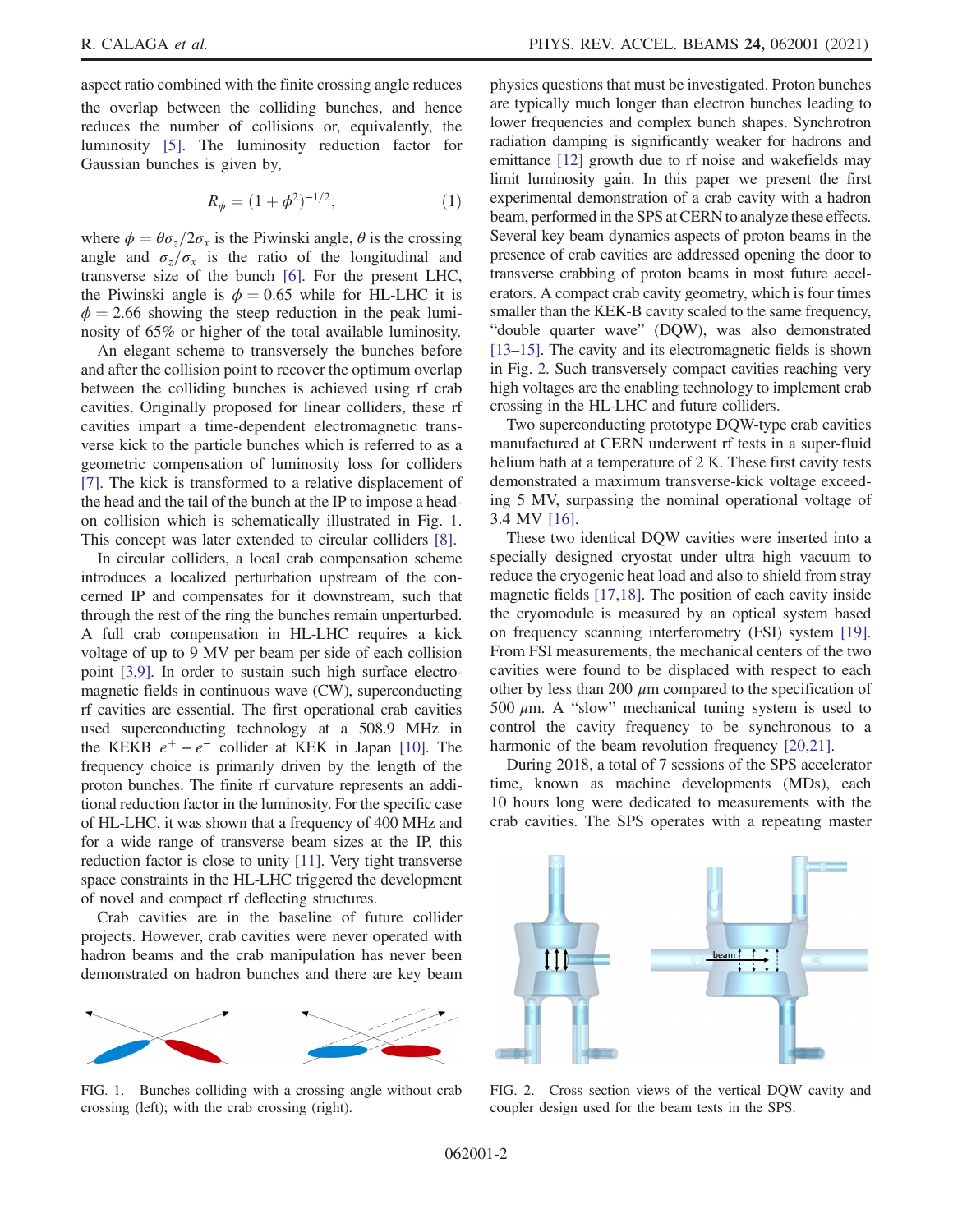cycle with embedded subcycles to provide beams to different users including crab cavity MDs. At the beginning of each cycle, the rf frequency of the accelerating cavities in the SPS operating at 200 MHz must become synchronized with the crab cavity frequency operating at 400 MHz. The two rf systems are physically separated in the SPS ring by approximately 3 km. Due to the large bandwidth of the accelerating rf system of the SPS, a fixed crab cavity frequency is used as a master and sent to the accelerating cavities' control system via a phase compensated fiber optical link to re-synchronize the beam. The crab cavities' voltage was then ramped up to the operating level once this synchronization is completed.

Shortly after the first injection of protons, the crab cavity—SPS frequency synchronization was operational and the first static crabbing of a proton beam could be measured at a transverse voltage of 1 MV. To precisely measure the crabbing signal, a static orbit offset is removed from a reference signal acquired before the rf synchronization becomes active [\[22\].](#page-5-14) The equivalent crab cavity voltage measured by the head-tail (HT) monitor [\[23\]](#page-5-15) was calculated from the focusing configuration of the SPS magnetic elements (also known as magnetic optics) and the measured intra-bunch offsets. A comparison of the intrabunch transverse displacement of a single bunch is seen in Fig. [3](#page-2-0), which shows the particle density for several cases; crab cavities switched off (left) and synchronous crabbing coming from two crab cavities in phase (center), demonstrating clearly the transverse  $(y)$ —longitudinal $(t)$  correlation.

The use of the crab cavities for HL-LHC also requires that during the injection, energy ramp or operation without crab cavities, the cavities remain transparent to the beam, known as "crabbing off." Since more than one cavity is used, counterphasing (such that the relative cavity rf phase  $= \phi_1 - \phi_2 = \pi$ ) reduces the effective kick voltage to zero while always keeping accurate control of the cavity field. This scheme is also most effective for beam stability and was successfully demonstrated as shown in Fig. [3](#page-2-0) (right). The counterphasing of two crab cavities was successfully demonstrated in the SPS beam tests. Each

<span id="page-2-0"></span>

FIG. 3. Intra-bunch motion from three different cases measured with the HT monitor. Left: crab cavities switched off (voltage  $= 0$ ). Center: synchronous crabbing with both cavities in phase corresponding to  $V_{CC} \approx 2$  MV total voltage ( $V_{CC1}$  =  $V_{CC2} = 1$  MV). Right: cavities in counterphase, corresponding to residual  $V_{CC} \approx 60$  kV total voltage.

cavity was individually powered to  $V_1 = V_2 = 1$  MV and set as close to the crabbing phase as possible  $(\phi_1 = \phi_2 = 0)$ . The measured bunch tilt for three different cases is seen in Fig. [3](#page-2-0), the left plot shows the beam with both the crab cavities held at zero voltage, cavities in-phase and at  $V = 1$  MV in the middle plot, and the right plot showing the cancellation effect between the two cavities when the cavities are counterphased. This is the first demonstration to make crab cavities invisible to a hadron beam when not in use and an essential step for the operation of crab cavities in colliders such as the HL-LHC. The strong rf curvature in the longitudinal plane where both cavities are in-phase matches exactly to the 400 MHz rf wave with no measurable negative effects on beam quality and lifetime compared to that of the case with the cavities off. The bunch tilt was measured to be 17 mrad, which is a good match to the expected 400 MHz sinusoidal shape at  $V = 1$  MV. The crabbing was cancelled between two cavities to the level of approximately 60 kV, which is the limit of the tilt measurement in the HT monitor.

The longitudinal impedance of the operating mode of these cavities vanishes on axis, i.e., there is no beam loading for a centered beam; the rf generator does not exchange energy with the beam [\[24\]](#page-5-16). For a beam circulating at an offset  $\Delta x$ , the beam-induced voltage is proportional to the offset and average beam current. Therefore, the electrical center was inferred by scanning the beam in the transverse plane and measuring the zero-crossing of the induced voltage. First measurements were carried out in the vertical plane for the DQW cavities with 2 batches of 24 bunches spaced by 25 ns and a gap space of 225 ns, like in the LHC, with a bunch intensity of  $1 \times 10^{11}$  p/b. Figure [4](#page-2-1) shows that the electrical centers are well within the specified tolerance and close to the theoretical

<span id="page-2-1"></span>

FIG. 4. Beam loading measurements as a function of beam offset for cavity 1 compared to expected values. The electrical center is similar for cavity 2 and within the specified tolerance of  $≤ 500 \mu m$  [\[3\]](#page-5-0).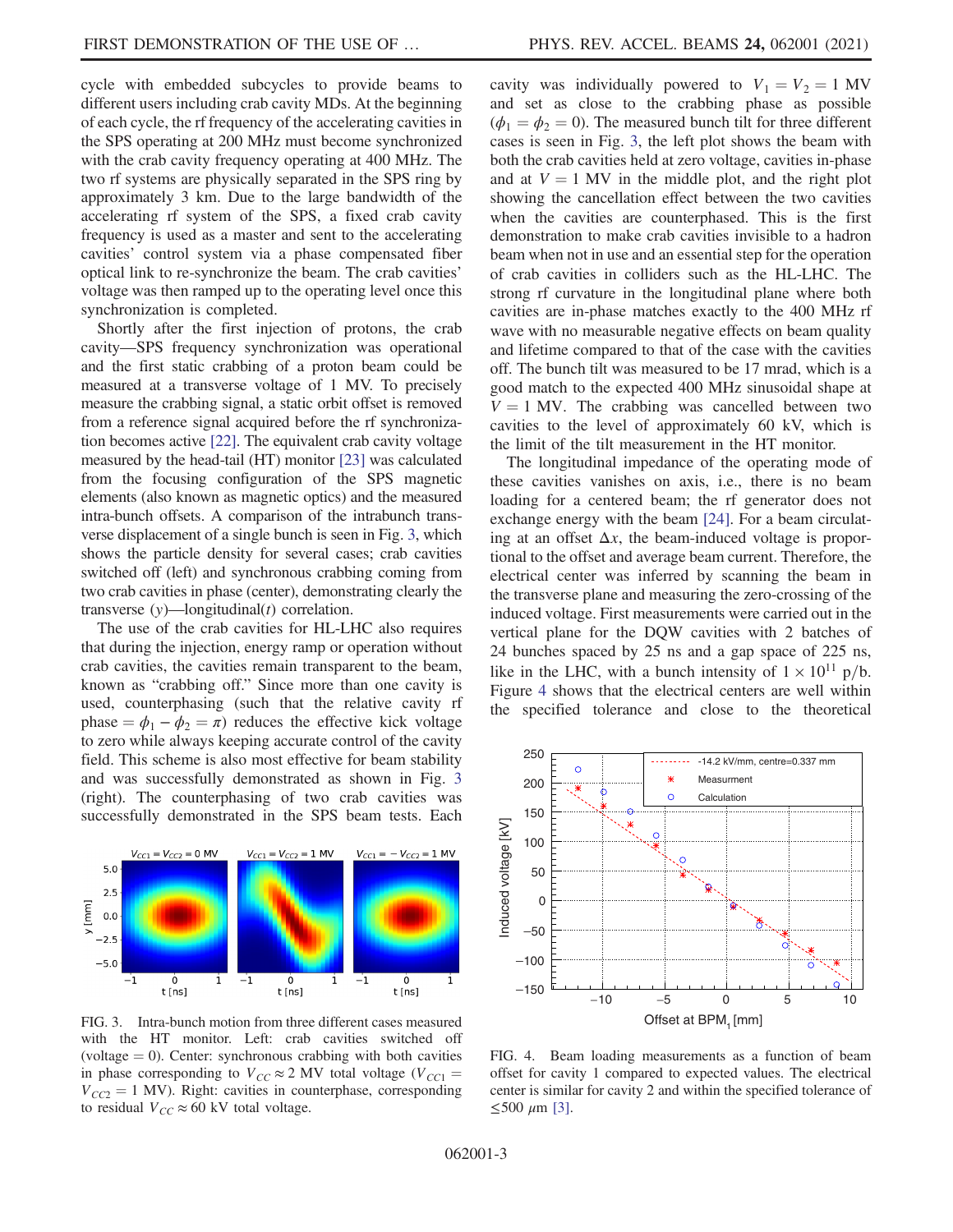values [\[25\].](#page-5-17) This was independently confirmed by the FSI survey measurements.

In the HL-LHC, a single frequency reference generated at the rf controls of the accelerating cavities will be sent over phase-compensated links to respective crab cavities at IP<sub>1</sub> and IP<sub>5</sub> to synchronize the crab cavities with the beam. An amplitude jitter in the crab cavity voltage introduces a residual crossing angle at the IP and a phase jitter in the cavity voltage results in a transverse offset at the IP. The impact of rf noise on emittance and luminosity was experimentally studied with  $e^+e^-$  beams in SKEKB [\[26\].](#page-5-18)

The emittance growth induced by rf noise is of particular concern with proton beams, which have very low synchrotron radiation damping and long physics fills. For example, first performance estimates in HL-LHC with realistic crab cavity amplitude and phase noise yield about a 2% luminosity loss [\[27\].](#page-5-19) The amplitude and phase control must be achieved also during filling and energy ramping with small (or zero) field in the cavities in the presence of beam loading. Smooth transition between no-crabbing and crabbing must be realized prior to collisions, as demonstrated during the transparency test.

The 270 GeV cycle in the SPS was used to study the effect on the emittance growth and predict the requirements on the rf feedback for amplitude and phase noise. At 270 GeV, the beam in the SPS can be maintained for extended periods (several hours) with proton bunches very close to properties of the bunches injected into the HL-LHC. A single low intensity proton bunch is used to minimize all other mechanisms of emittance growth in the SPS with a residual growth of approximately 5  $\mu$ m h<sup>-1</sup> [\[28\]](#page-5-20). Controlled amplitude and phase noise up to 10 kHz was injected into the rf feedback to overlap with the betatron sideband at 7.74 kHz. Emittance measurements using the SPS wire scanners [\[29\]](#page-5-21) were made with varying noise levels and compared to predictions [\[30\]](#page-5-22) as shown in Fig. [5.](#page-3-0) The relative emittance growth with an injected phase noise of  $-110$  dBc/Hz was measured to be 1.75  $\mu$ m per hour. The measured amplitude noise is approximately 10 dB below the phase noise at the betatron sideband.

The emittance growth scaling with noise level increases similar to the theoretical estimates while the measured growth rate is consistently a factor of 2-3 lower than the predicted values. The agreement of the scaling with theoretical estimates allows to put an upper bound of approximately  $-143$  dBc/Hz on the required rf phase noise specification for HL-LHC. Further experiments will be conducted to investigate the sensitivity of the emittance growth to the bunch length, bunch longitudinal distribution, crab cavity voltage, impedances and the impact of the phase offset between the crab cavities and the accelerating system to understand the discrepancy. These measurements allows us to put an upper bound on the required rf phase noise specification for

<span id="page-3-0"></span>

FIG. 5. Emittance growth measurements as a function of single sideband (SSB) phase noise injected into the cavity feedback on a logarithm scale.

HL-LHC which could be relaxed by approximately 10 db with respect to the initial estimates.

On resonance, the large impedance of the fundamental deflecting (dipole) mode is canceled between the positive and negative sideband frequencies, which are symmetric around main rf frequency,  $\omega_{\text{rf}}$ . The active feedback will reduce the impedance and hence the growth rates by a large factor.

For higher order modes (HOMs) in HL-LHC, the cavities equipped with HOM couplers were carefully designed to keep the impedance within tight tolerances, and the system remains close to the limits [\[3,31,32\]](#page-5-0). As such the SPS test aimed to verify that the impedance was in good agreement with the simulated values. The DQW cavity uses three oncell HOM couplers mounted in the vertical plane and a mushroom-shaped antenna on the cavity beam pipe to meet the impedance specifications [\[14,15\]](#page-5-23).

Dedicated measurements of the HOMs were carried out in the SPS for different beam parameters and bunch filling schemes. Figure [6](#page-4-2) shows the measured power as a function of frequency over the broad range of 0.5–2.0 GHz where the upper limit is chosen at the beam pipe cut-off frequency. In the SPS, the longitudinal line density of the bunch is best represented by a binomial distribution. The fitted distribution of the longitudinal bunch profile measurements yield the exponent term  $\mu = 1.5$  and a full width half maximum bunch length of 1.06 ns. Using these parameters, a good overall agreement between the measured HOM spectrum and simulation was observed over this large frequency range.

Some discrepancies in the measured amplitude peaks could arise due to the lack of the exact distribution of the power at each discrete frequency through the three HOM couplers on the DQW cavity. In simulations the power is assumed to be equally distributed. The large discrepancy at 1800 MHz is caused due to a mismatched termination on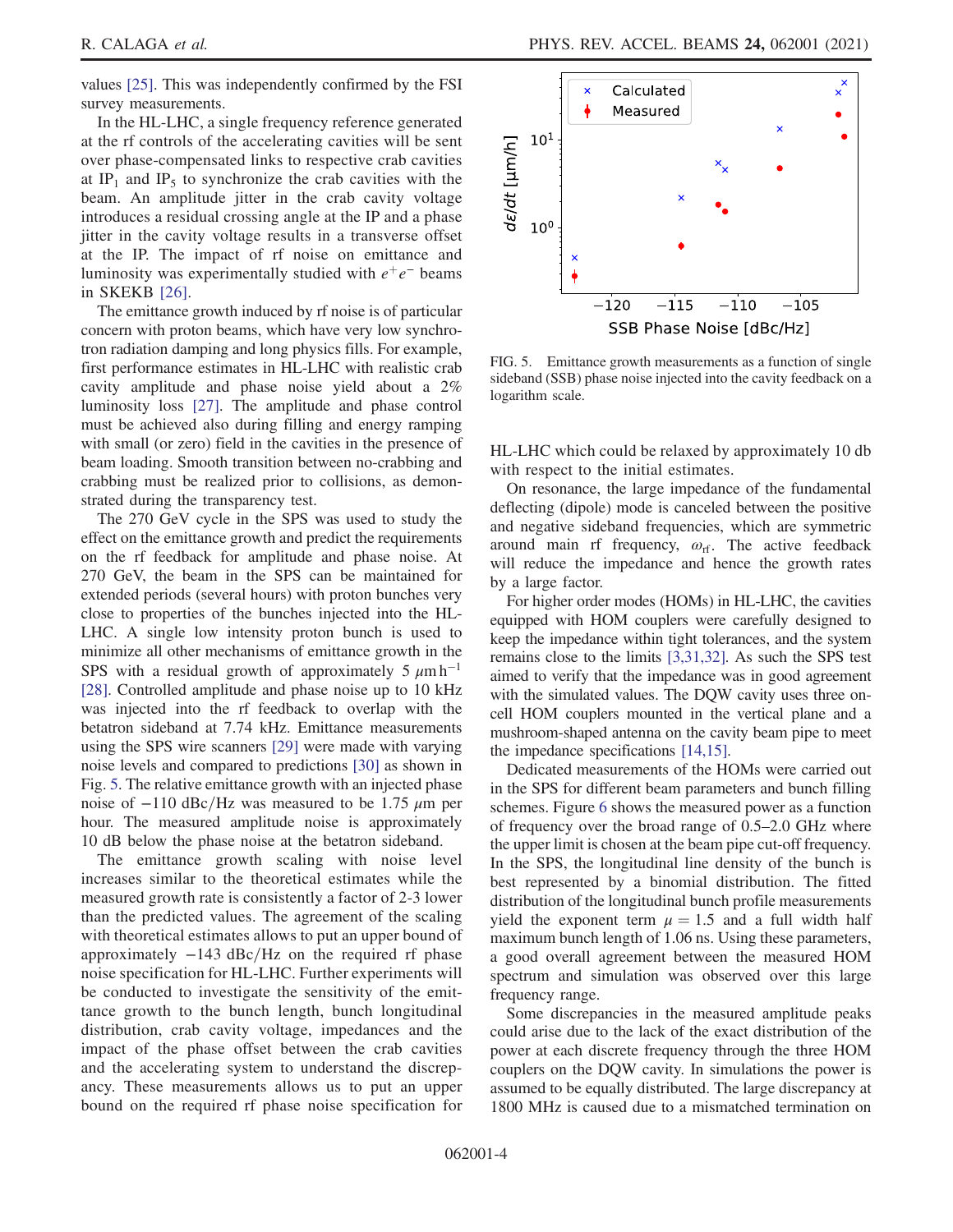<span id="page-4-2"></span>

FIG. 6. Measured HOM power vs frequency, comparing measured data (blue) and simulated values (red).

the field antenna in presence of a rf filter needed for the fundamental mode signal. The highest contributor to the HOM power is the longitudinal mode at 960 MHz. The majority of this power  $(>98%)$  couples to the top HOM coupler and remains below the 1 kW threshold for the HL-LHC parameters (see Table [I](#page-4-3)). This mode is close to a node of the binomial distribution in the frequency domain. Therefore, the calculated spectral power is sensitive to the exact frequency value and the longitudinal bunch profile. A stochastic study of the calculated HOM power for both binomial and Gaussian distributions using measured cavity impedance are in all cases within the threshold of 1 kW except for a worst case scenario being 8% over the threshold which is acceptable. For the transverse plane, the power induced in the lowest frequency mode at 748 MHz was measured as a function of the beam offset. The measured power with beam offset was identical to the simulated results. These detailed impedance measurements are analyzed with proposals for improvements in HOM damping for HL-LHC in Ref. [\[33\].](#page-5-24) Due to the compact nature of the crab cavity design, a strong nonlinear component of deflecting field (skew sextupole) is expected which could have a

<span id="page-4-3"></span>TABLE I. Relevant rf and beam parameters for crab cavities in the HL-LHC and SPS tests.

| Quantity                            | unit               | HL-LHC          | <b>SPS-tests</b> |
|-------------------------------------|--------------------|-----------------|------------------|
| Beam energy                         | GeV                | 7000            | $26 - 270$       |
| Frequency                           | <b>MHz</b>         | 400.79          | 400 [.528-.787]  |
| Revolution frequency                | kHz                | 11              | 43.3             |
| Max. number of bunches              |                    | 2760            | 288              |
| Bunch length $(4\sigma)$            | ns                 | $1.0 - 1.2$     | $1.8 - 2.6$      |
| Maximum cavity radius               | mm                 | $\leq$ 145      | N.A.             |
| Nominal kick voltage                | ΜV                 | 3.4             | $1.0$ (in MDs)   |
| $R/Q$ (linac convention)            | Ω                  | 430             | 430              |
| $P_{\text{dynamic}}$ at 2 K, 3.4 MV | W                  | $\leq$ 5        | $\leq$ 5         |
| $Q_{\text{ext}}$ (fixed coupling)   |                    | $5 \times 10^5$ | $5 \times 10^5$  |
| rf power (CW; 1 ms peak)            | kW                 | (40; 80)        | (40; 60)         |
| LLRF loop delay                     | $\mu$ <sub>S</sub> | $\approx$ 1     | $\approx$ 1      |
| Cavity detuning (if parked)         | kHz                | $\approx 1.0$   | $\approx 4.0$    |

negative impact on the beam dynamics of the HL-LHC. During the beam-based experimental measurements, the skew sextupolar component was measured to be within an acceptable range for the HL-LHC [\[34,35\].](#page-5-25)

Many future particle colliders require crab cavities to align bunches for collision at the IP. These cavities have previously been demonstrated on electron beams and in this paper we have shown, for the first time, the crabbing action of crab cavities on hadron beams. We have demonstrated this first crabbing of a proton beam in the SPS superconducting rf test stand at CERN with a transverse voltage of 1 MV per cavity. The transverse beam manipulation was measured with a HT monitor. It was possible to drive both cavities in counterphase to demonstrate that the cavities can be made transparent to the beam. The induced emittance growth from rf noise was shown to be a factor of 2 to 3 lower than predictions. The longitudinal impedance of the crab cavities was measured and found to agree with simulations.

In terms of the cavity beam dynamics, the bunch rotation was measured to be the expected 17 mrad. The nonlinear dynamics were investigated using turn-by-turn beam position monitors, to study the nonlinear coupling between the transverse planes resulting from the skew nature of the crab cavity. This analysis led to some course bounds on the skew-sextupole component of the cavity and further work is needed to disentangle the contribution of the crab cavity from the SPS optics nonlinearities, which play a dominant role over the faint signal induced by the crab cavity skewsextupolar component. Further beam measurements are described in Refs. [\[33,34,36\].](#page-5-24)

The major accomplishments made in this operation of a crab cavity in a hadron beam are a stepping stone toward the successful use of crab cavities for future colliders as the HL-LHC and opens the door to an era of high luminosity hadron beam physics.

This research is supported by the HL-LHC project, US Department of Energy and UK Science and Technology Council through HL-LHC-UK. The authors thank the members of HL-LHC WP4 (crab cavity) Collaboration and CERN departments for their invaluable contributions. A special acknowledgement to the CARE, EuCARD, and US-LHC Accelerator Research Program (LARP) for their important role in enabling this research during the R&D phase. We also acknowledge the contributions of KEKB and Niowave Inc. to the crab cavity R&D.

<span id="page-4-0"></span><sup>[1]</sup> O. Bruning et al., LHC design report, Report No. CERN-2004-003-V-1, 2004, [https://doi.org/10.5170/CERN-2004-](https://doi.org/10.5170/CERN-2004-003-V-1) [003-V-1.](https://doi.org/10.5170/CERN-2004-003-V-1)

<span id="page-4-1"></span><sup>[2]</sup> A. Abada et al., FCC-hh: The hadron collider: Future circular collider conceptual design report volume 3, [Eur.](https://doi.org/10.1140/epjst/e2019-900087-0) [Phys. J. Special Topics](https://doi.org/10.1140/epjst/e2019-900087-0) 228, 4 (2019).